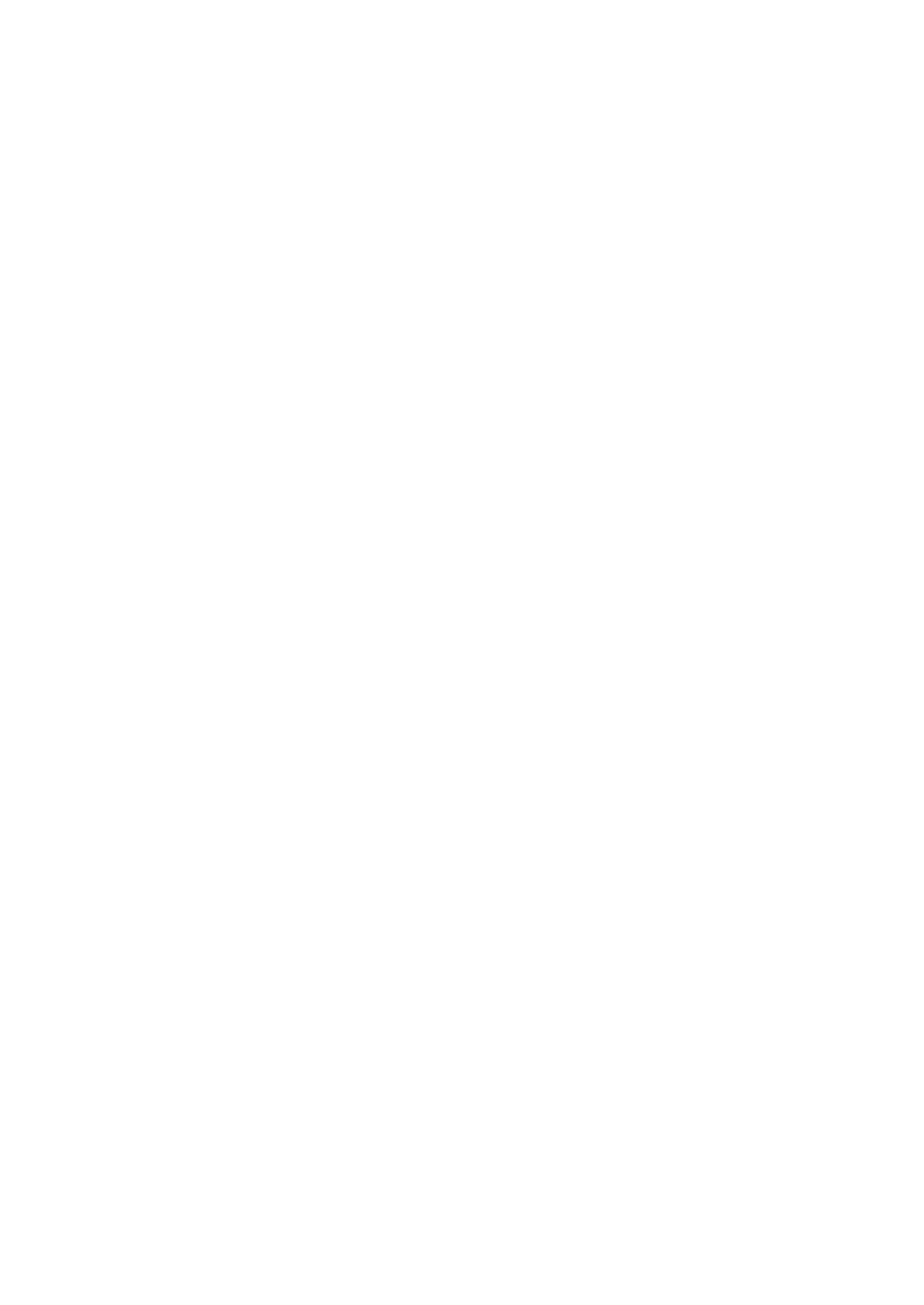#### **CONTENTS**

| 1              |                                                   |  |
|----------------|---------------------------------------------------|--|
| 1.1            |                                                   |  |
| $\overline{2}$ |                                                   |  |
| 2.1            |                                                   |  |
| 3              | ASSESSMENT, OBSERVATIONS AND                      |  |
| 3.1            |                                                   |  |
| 3.2            |                                                   |  |
| 3.3            |                                                   |  |
| 3.4            | Western Power Distribution - electricity supply 6 |  |
| 3.5            |                                                   |  |
| 3.6            |                                                   |  |
| 4              | <b>CONCLUSIONS AND RECOMMENDATIONS -</b>          |  |
| 4.1            |                                                   |  |
| 4.2            |                                                   |  |
| 5              |                                                   |  |
|                |                                                   |  |

### *APPENDICES (INCLUDING SITE AREA)*

**A** DŴR CYMRU / WELSH WATER

SEWERAGE

- **B** DŴR CYMRU / WELSH WATER
- WATER SUPPLY
- **C** WALES AND WEST GAS SUPPLY
- **D** WESTERN POWER DISTRIBUTION ELECTRICITY SUPPLY
- **E** BRITISH TELECOM
- **F** VIRGIN MEDIA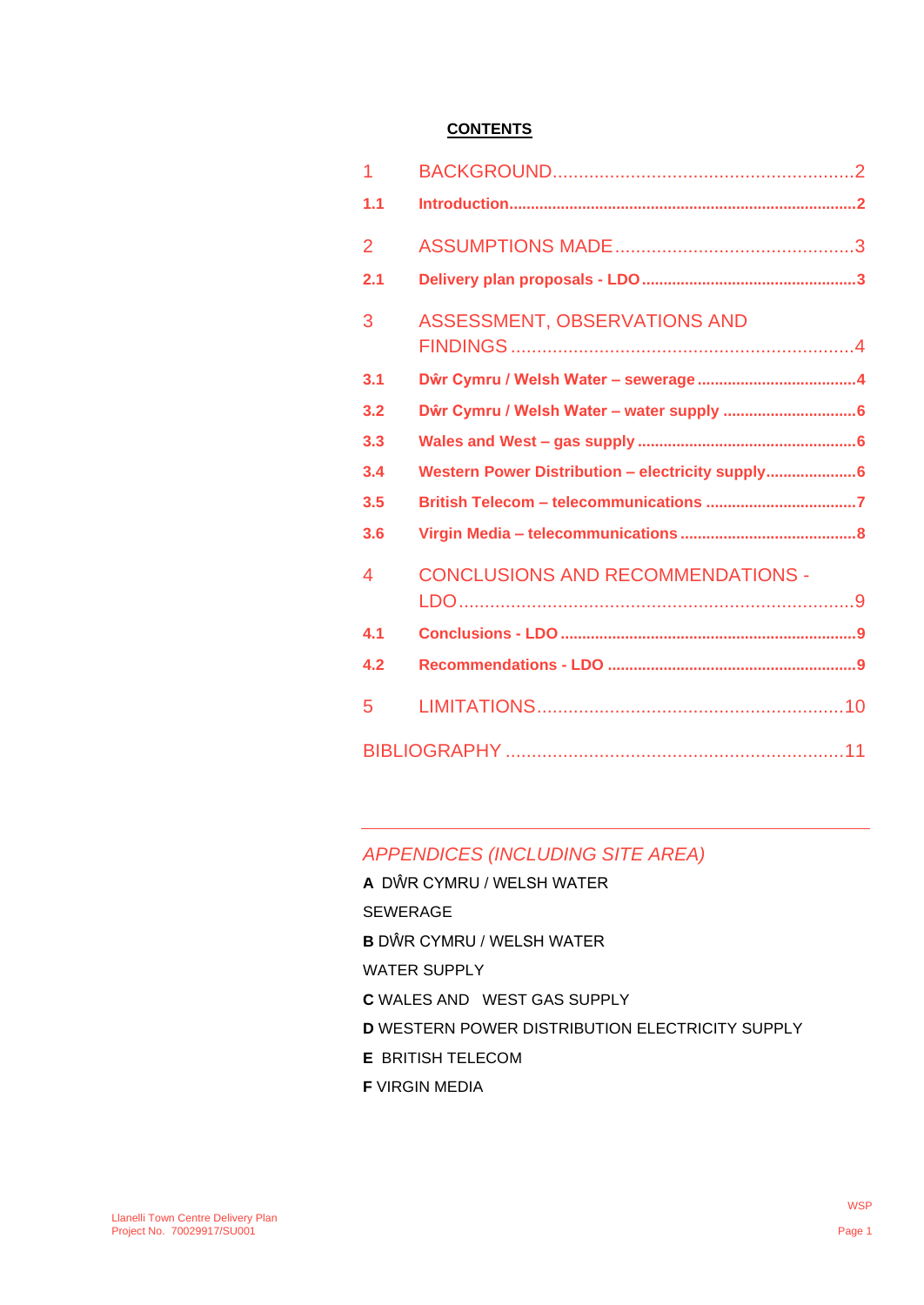## <span id="page-3-0"></span>1 BACKGROUND

### <span id="page-3-1"></span>1.1 INTRODUCTION

WSP in conjunction with LDA Design, TC Consult and Chris Jones Regeneration was commissioned by Carmarthenshire County Council (CCC) to prepare a Stage 1 Report for the existing Llanelli Town Centre Delivery Plan. The planning context for the proposals when brought forward would be covered by a Local Development Order (LDO). With reference to the existing utilities the Client Brief has the following requirements:-

- Advise upon and inform matters of water supply & treatment capacity to support the LDO and the wider master-plan via consultation with Dwr Cymru
- Advise upon and inform matters of other utility supplies and capacity via consultation with statutory authorities

As part of the commission WSP undertook a preliminary assessment of the existing utilities within the agreed Study area. The Site Area is set out at the start of the Appendices. The LDO area is set out within the LDO.

The following utility information was sourced via the utility company's own web based databases and is presented in Appendices A to F:-

- Dŵr Cymru / Welsh Water (DCWW) water supply and sewerage Appendices A & B
- Wales & West Utilities (WWU) gas supply Appendix C
- Western Power Distribution (WPD) electricity supply Appendix D
- British Telecom (BT) telecommunications Appendix E
- Virgin Media (VM) telecommunications Appendix F

Contact was made with DCWW, WWU and WPD to ascertain if there would be any potential issues with supply capacity or any impeding upgrading works within the town centre which could affect the Delivery Plan proposals.

This report was prepared by WSP for the account of Carmarthenshire County Council, in accordance with the professional services agreement. The disclosure of any information contained in this report is the sole responsibility of the intended recipient. The material in it reflects WSP's best judgement in light of the information available to it at the time of preparation. Any use which a third party makes of this report, or any reliance on or decisions to be made based on it, are the responsibility of such third parties. WSP accepts no responsibility for damages, if any, suffered by any third party as a result of decisions made or actions based on this report. This limitations statement is considered part of this report.

The original of the technology-based document sent herewith has been authenticated and will be retained by WSP for a minimum of ten years. Since the file transmitted is now out of WSP's control and its integrity can no longer be ensured, no guarantee may be given to by any modifications to be made to this document.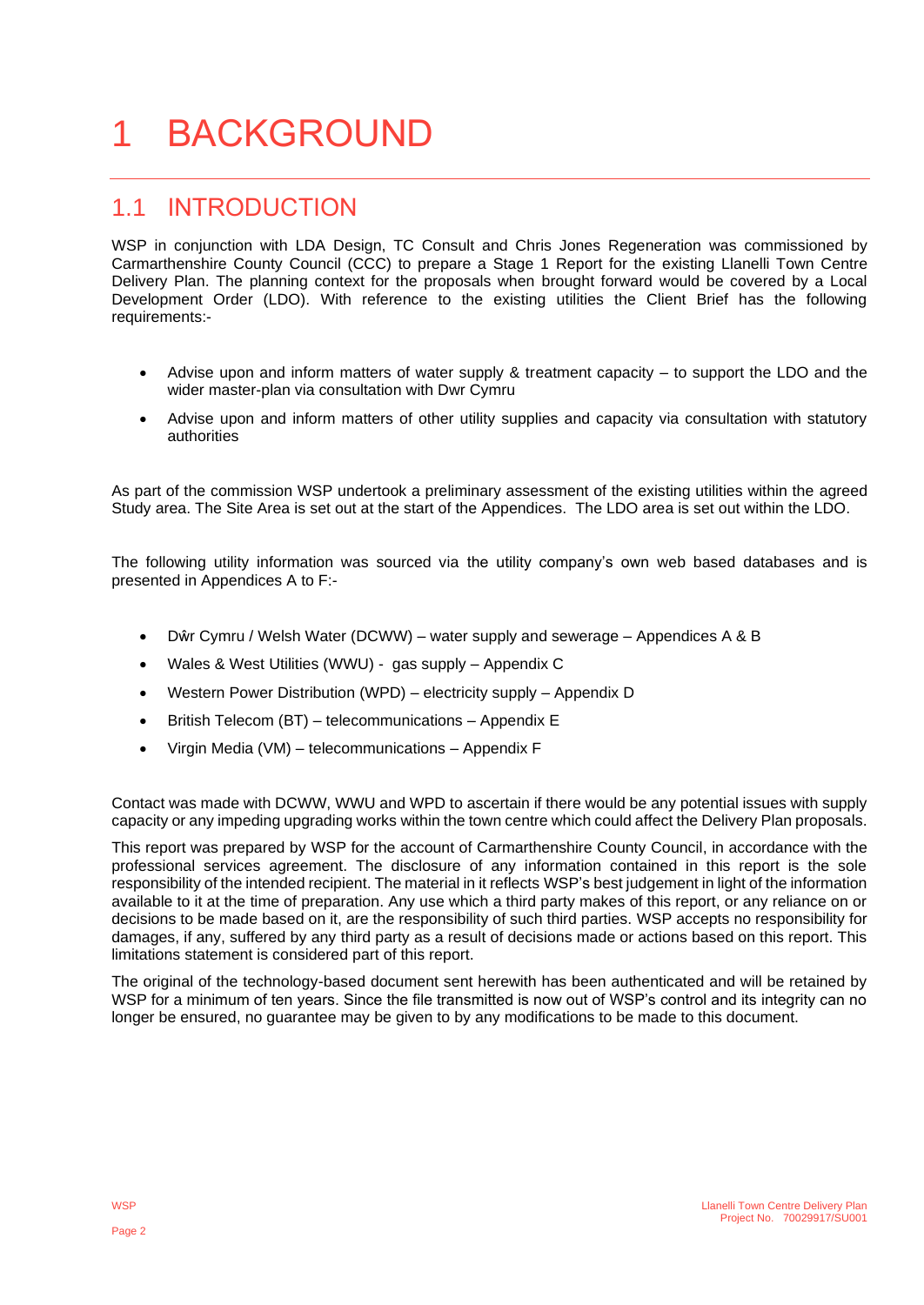# <span id="page-4-0"></span>2 ASSUMPTIONS MADE

## <span id="page-4-1"></span>2.1 DELIVERY PLAN PROPOSALS - LDO

Carmarthenshire County Council is seeking to introduce a Local Development Order (LDO) for Llanelli Town Centre. Reference should be made to the LDO along with supporting documentation.

Based on the number of existing units within the Project site, it is unlikely that more than 180 residential conversions could be physically delivered. In practice, it is highly unlikely that applications for this many conversions would come forward under the LDO. A worst-case scenario of 180 residential units receiving Commencement Notice Approval has therefore been assumed for the purposes of this assessment.

Should a figure of 100 Commencement Notice Approvals for residential units be reached within the 3 year period lifetime, then a moratorium will be placed on the LDO and it will be reviewed with the outcomes reported to full Council. Such a review will be informed by the input of the notification stakeholders (including NRW and DCWW).

It is on this basis that the enquiries to the utility companies have been made.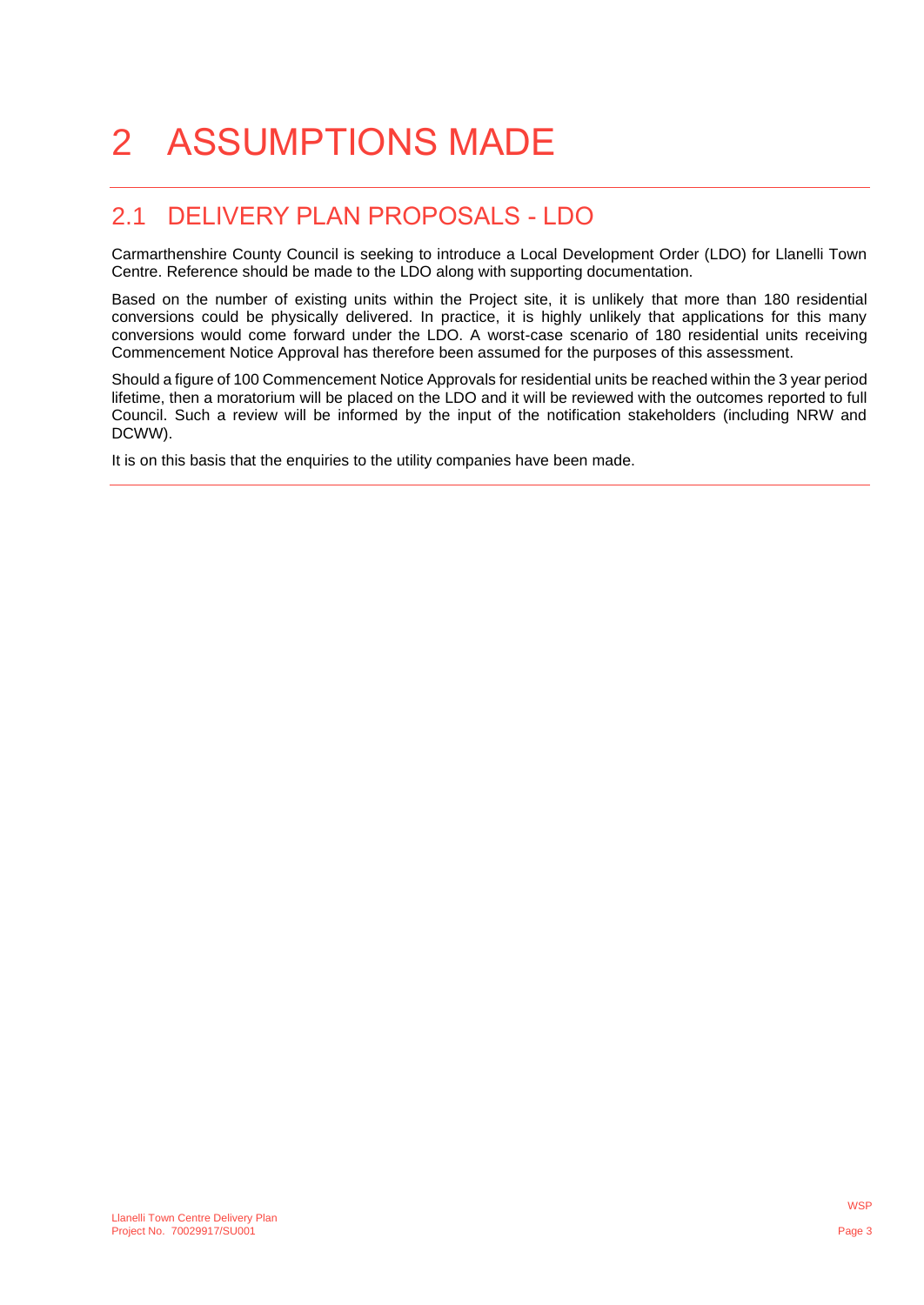# <span id="page-5-0"></span>3 ASSESSMENT, OBSERVATIONS AND FINDINGS

### <span id="page-5-1"></span>3.1 DŴR CYMRU / WELSH WATER – SEWERAGE

The town centre is served by a mainly historic combined foul and surface water system. There are some more recent developments such as ASDA and Eastgate which have separate foul and surface water systems.

Comments were received from Dŵr Cymru / Welsh Water (DCWW) on 4th April 2017 regarding the sewerage capacity as follows:-

*Whilst much will depend on the detail of the LDO for Llanelli we (DCWW) are likely to request the inclusion of the following planning conditions:-*

- *Approval of a drainage strategy before development commences to protect hydraulic overload of the public sewerage system;*
- *Assessment demonstrating the impact to the public sewers and water mains within and adjacent to the site and scheme submitted to the LPA to mitigate the impact upon such assets.*

*We would also suggest the following advisories,*

- *Discharge consent is required for development which will give rise to a new discharge of trade effluent.*
- *DCWW are not obligated to provide potable water for use in any industrial process.*
- *Developer may need to apply for a connection to the public sewer under s106 of the Water Industry Act 1991.*
- *Developer may need to apply for a Adoption Agreement under s104 of the Water Industry Act 1991;*
- *Design of sewers must conform to the Welsh Ministers Standards for Gravity Foul Sewers and Lateral Drains and "Sewers for Adoption" 7th Edition.*

#### **The LDO Drainage Strategy**

Expanding on the above responses with regards to an LDO drainage strategy it is recommended that a Strategy is required to support the delivery of the LDO. It should take the form of pre commencement conditions and the requirement for the submission of information (where required) from applicants.

#### **(a) Conditions**

In order to minimise the risk of compromising the public sewerage system and hence impacting water quality within the CBEMMS it is recommended that the LPA include the following measures are included in the Adopted LDO in the form of conditions:

- No change of use shall commence where it will result in the hydraulic overload of the public sewerage system. Where required and requested; a drainage strategy should be submitted to, and approved by, Dwr Cymru Welsh Water.
- No change of use shall commence where it will result in the compromising of the integrity of any public sewer and/or water main assets within and/or adjacent to the site. Where required and requested; an assessment should be submitted to, and approved by, Dwr Cymru Welsh Water which clarifies any impact and where necessary any mitigation.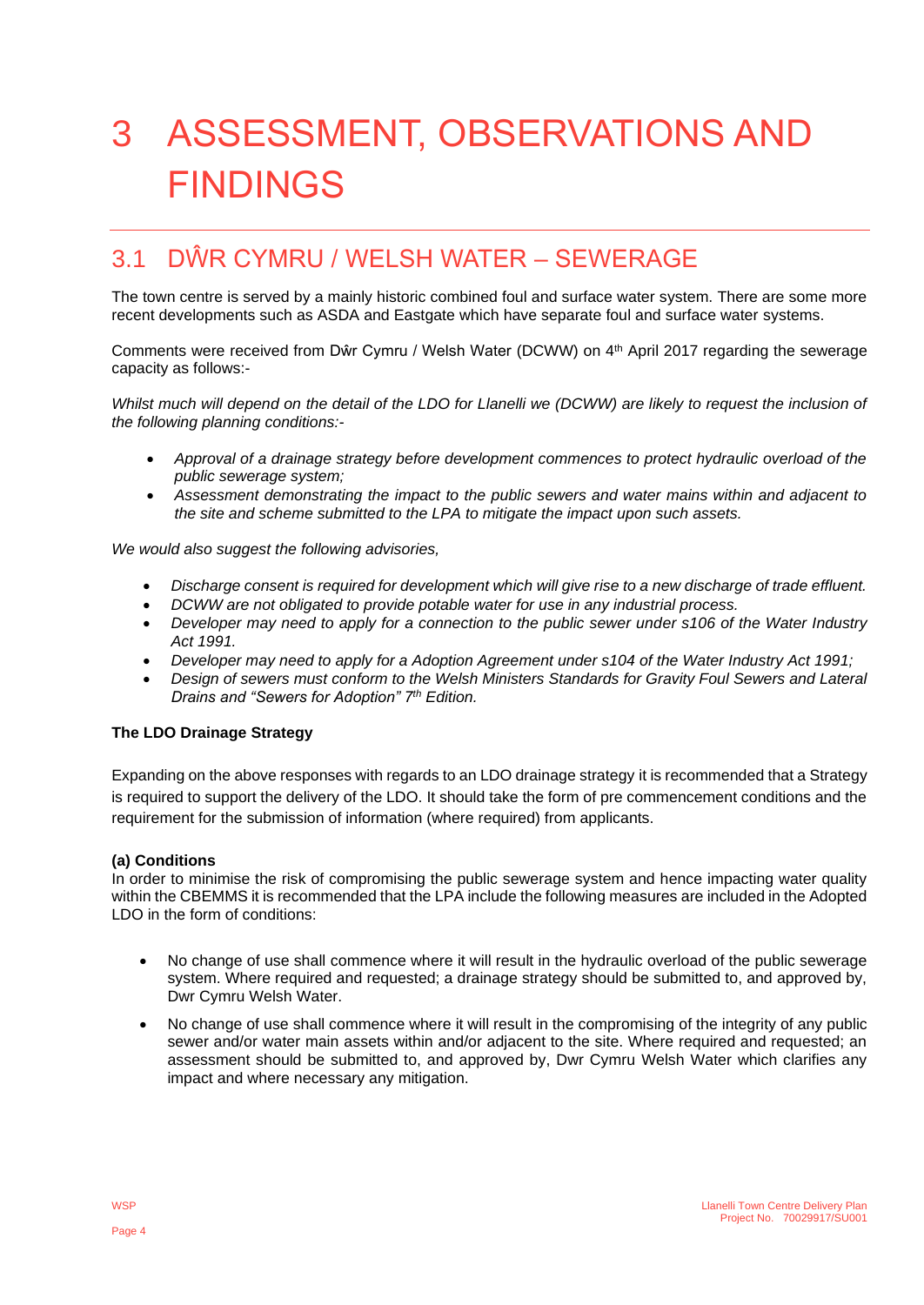#### (**b) Requirement for submission of information from applicants**

The successful delivery of the LDO is likely to result in changes to occupancy levels. The LDO therefore has the potential to increase foul flows discharged into the existing sewer network. To ensure no adverse effect to sewer capacity, it is recommended that the LPA require the applicant (where appropriate/required) to submit a drainage strategy to DWCC for all connections into the public sewerage network.

This requirement should be implemented through the recommended LDO pre commencement conditions as set out above. This means that where required by DCWW at Certificate of Conformity stage (and to discharge those relevant pre commencement conditions set out within the LDO), it will be the responsibility of the applicant to prepare and submit a drainage strategy for DCWW to review. DCWW will need to confirm that this is appropriate ahead of the LPA issuing a Commencement Notice Approval and discharging those relevant pre commencement conditions.

If relevant, the nature of the information required by DCWW is unlikely to prove onerous on applicants as the LDO is seeking to permit change of use of existing units. As a headline guide, the information required may need to cover the below matters. However, confirmation should be sought from DCWW as and where relevant.

- The location of the development;
- Proposed point of connection to the existing sewer network;
- Development type;
- Existing and proposed discharge flows; and
- Where development type is residential, the number of properties and / or design occupancy levels should be specified.

#### **Background Information**

Further research by WSP into the Council and DCWW's policies has also revealed the following information:-

- There are issues with the capacity of existing combined sewers in the Llanelli area.
- A strategy is in place to reduce Combined Sewer Overflow spills in the area, by reducing the amount of storm flow discharging into the existing network.
- Sustainable surface water drainage measures (Rainscape Project) have recently been implemented in the town to reduce surface water runoff to the combined system.
- The Council has a clear approach for the consideration of surface water in assessing Planning Applications within the Llanelli Sewage Treatment Works Catchment Area. Where relevant, developments in the area will need to adhere to the provisions of the multi-agency Memorandum of Understanding (MoU).
- Under the MoU, future development (where applicable) will be implemented on a '2 for 1' basis (i.e. every 1 l/s of foul flow generated by new development, will require that 2 l/s of surface water flow is taken out of the system). In noting the above, the primary infrastructural matter in need of immediate review for the delivery of the LDO over the next 3 years is drainage. It is not envisaged that the LDO itself will be subject to the provisions to the MoU. Reference is made to the HRA Screening Report.
- The disposal of storm water will need to incorporate sustainable solutions in compliance with the Flood and Water management Act 2010.
- It should be noted that with the possible exception of the former Buckley's Brewery Site there is limited scope for sustainable drainage solutions within the town centre. This is due to lack of space and congestion of below ground utilities. Furthermore the Llanelli Town Centre Delivery Plan consists of redevelopment as opposed to new development.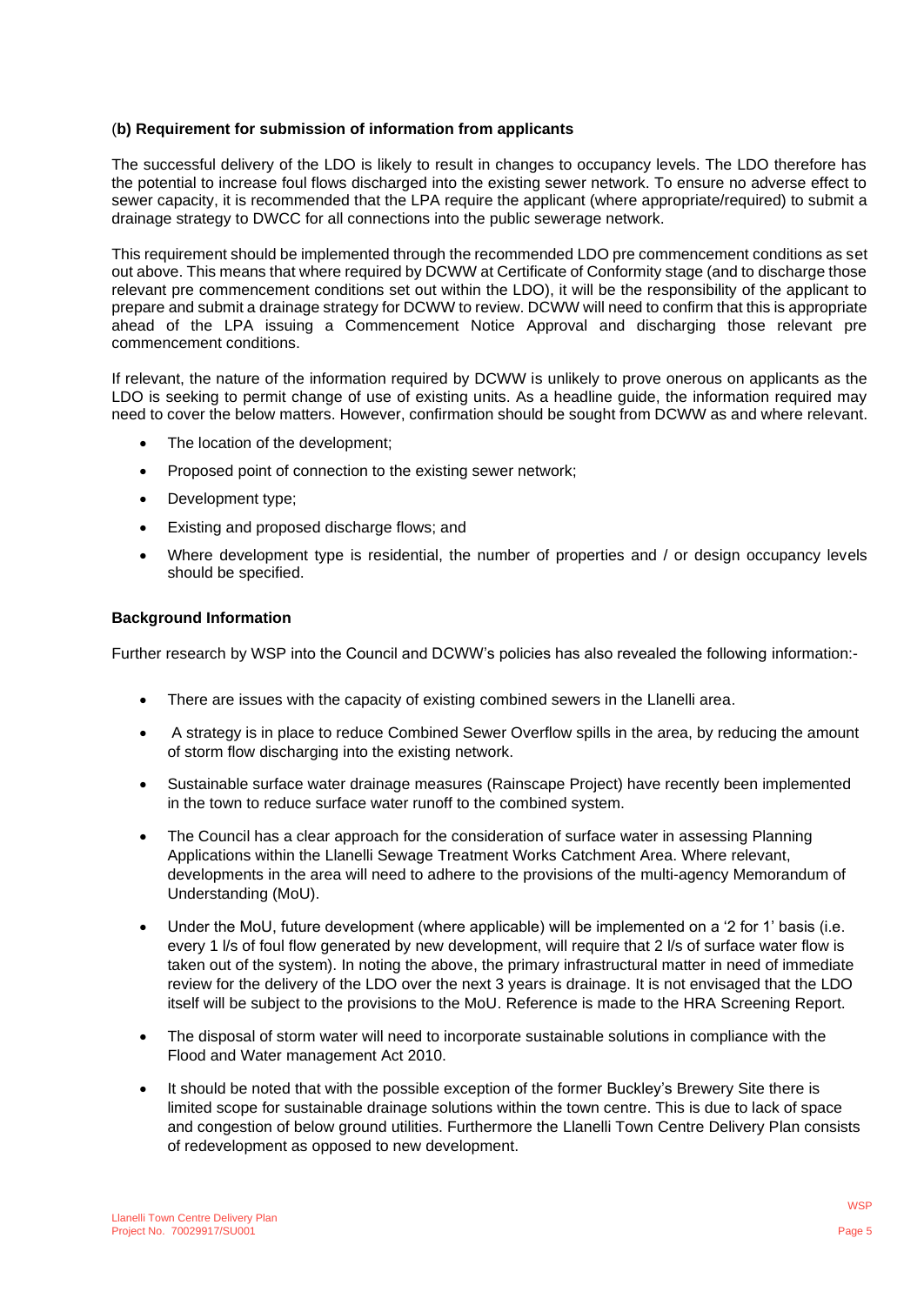## <span id="page-7-0"></span>3.2 DŴR CYMRU / WELSH WATER – WATER SUPPLY

The town centre is served by a network of water mains (see Appendix B). Large diameter (18in) cast iron mains are present in West end, Vaughan St and Stepney Street. These are assumed to be the trunk distribution mains. There is also a network of smaller more modern mains ranging from 75- 150mm present within the study area and these are assumed to be the supply mains. Supplies to individual properties are not shown on the record drawings and would need to be identified in due course.

DCWW was consulted on the feasibility of providing potable water supplies to refurbished properties. Without having a schedule of properties with sanitary appliances flow demands it is not possible to be specific in the response however:-

- 1) There are no major planned works in the next 5 years on the water mains
- 2) The DCWW representative did not believe there to be any restrictions provided the development consisted of refurbishment of existing properties as opposed to completely new development.
- 3) If properties have been "temporarily" disconnected the reconnection would be free.
- 4) If properties have been "permanently" disconnected then a new connection from the supply main would need to be laid. This could entail excavation & laying new mains in the highway. Typical costs for each connection would be around £1500.
- 5) In order to establish which properties have been temporarily or permanently disconnected a list of properties would need to be sent to DCWW's billing dept.
- 6) For a more detailed response each property should be provided with a proposed sanitary schedule and a pre-planning enquiry made to DCWW.

### <span id="page-7-1"></span>3.3 WALES AND WEST – GAS SUPPLY

The town centre is served by a network of low pressure gas mains (see Appendix C). Supplies to individual properties are shown in some cases such as ASDA and other large units, however not all individual supplies are shown on the record drawings and would need to be identified in due course.

Wales and West Utilities (WWU) was consulted on the feasibility of providing gas supplies to refurbished properties. Without having a schedule of properties with gas flow demands it is not possible to be specific in the response however:-

- 1) There are no anticipated problems is providing gas supply in the town centre
- 2) There are currently upgrading works on the gas network ongoing in the area.
- 3) In order to ascertain which properties are connected a list of properties should be emailed to WWU so they can advise.

### <span id="page-7-2"></span>3.4 WESTERN POWER DISTRIBUTION – ELECTRICITY SUPPLY

The town centre is served by a network of high voltage (11Kv) and low voltage underground supply routes (see Appendix D) Supplies to individual properties are shown in some cases such as ASDA and other large units, however not all individual supplies are shown on the record drawings and would need to be identified in due course.

Western Power (WPD) was consulted on the feasibility of providing electricity supplies. The enquiry has been directed to their Swansea West team who responded by email as follows:-

In order to answer your queries, we will need more detailed proposals/plans as they will affect different ground mounted substations in the centre of the town.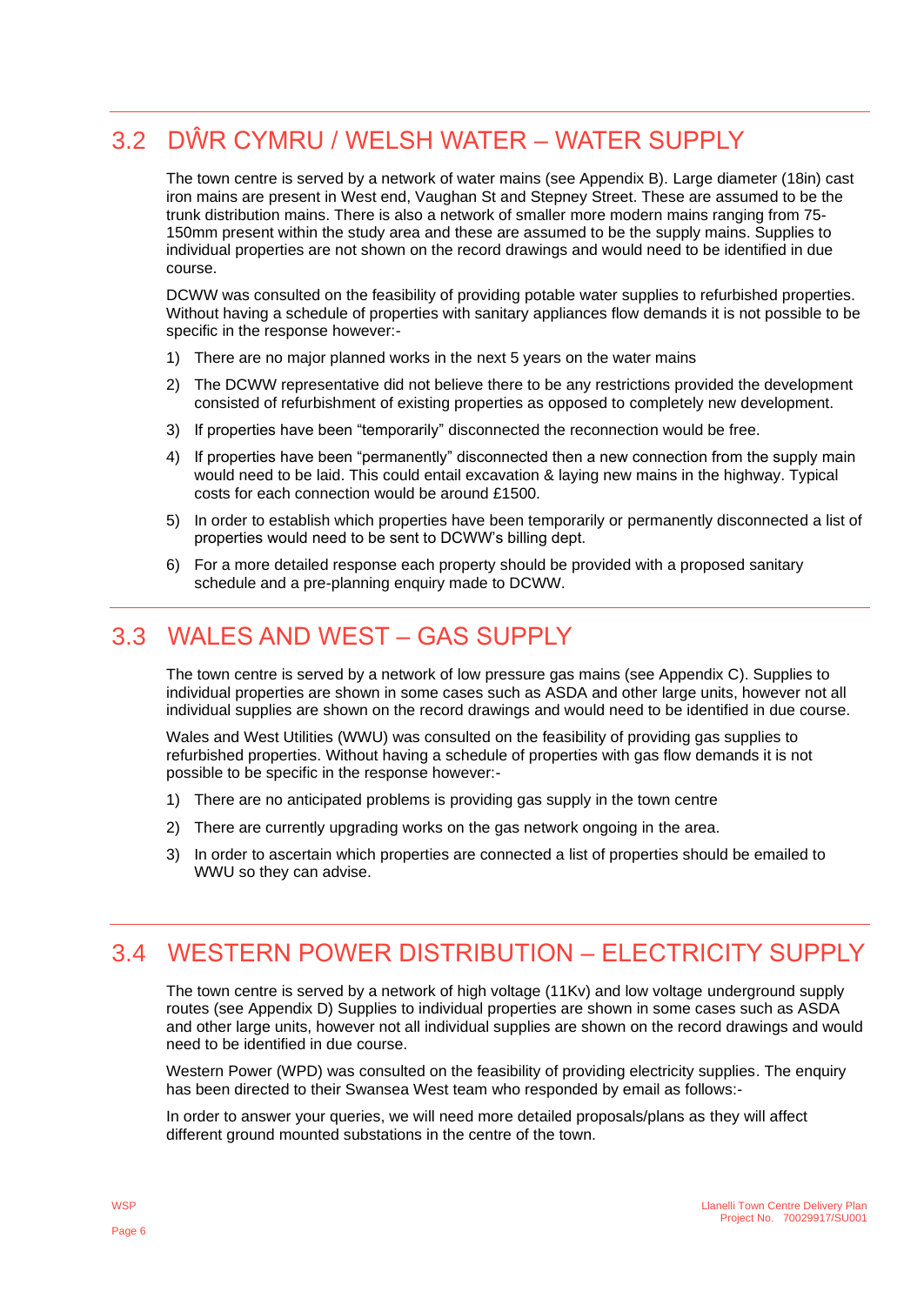### <span id="page-8-0"></span>3.5 BRITISH TELECOM – TELECOMMUNICATIONS

The town centre is served by a network of below ground BT ducts (see Appendix E). Supplies to individual properties are not shown on the record drawings and would need to be identified in due course.

An assessment was also made of the current availability of superfast broadband(\*) based on Welsh Governments database<https://beta.gov.wales/go-superfast/can-i-get-it> based on a selection of postcodes around and within the study area this is summarised in Table 1 overleaf:-

(\*) Note UK Government defines superfast broadband as being in excess of 25 Mbps

| <b>Road Name</b>                | <b>Superfast Broadband available</b><br>(Searched on May 12 2017) | <b>Comments</b>                                              |
|---------------------------------|-------------------------------------------------------------------|--------------------------------------------------------------|
| <b>Hall Street</b>              | Yes                                                               | Up to 80 Mbps                                                |
| Thomas St                       | Yes                                                               | Up to 80 Mbps                                                |
| <b>Island Place</b>             | <b>No</b>                                                         | Cabinet is live awaiting BT<br>upgrade                       |
| <b>Zion Row</b>                 | <b>No</b>                                                         | Cabinet is live awaiting BT<br>upgrade                       |
| <b>Stepney Place</b>            | Yes                                                               | Up to 80Mbps                                                 |
| <b>Pottery Street</b>           | Yes                                                               | Up to 80 Mbps                                                |
| <b>Upper Robinson Street</b>    | Yes                                                               | Up to 64 Mbps                                                |
| <b>Murray Street</b>            | Yes                                                               | Up to 80Mbps                                                 |
| <b>Cowell Street</b>            | Yes                                                               | Up to 80 Mbps                                                |
| <b>John Street</b>              | <b>No</b>                                                         | In scope for roll out of fibre to<br>cabinet                 |
| <b>Station Road</b>             | <b>No</b>                                                         | In scope for roll out of fibre to<br>cabinet                 |
| Stepney Street (west)           | Yes                                                               | Up to 69 Mbps                                                |
| <b>Church Street</b>            | <b>No</b>                                                         | In scope for roll out of fibre to<br>cabinet                 |
| <b>Bridge Street</b>            | Yes                                                               | Up to 80Mbps                                                 |
| <b>Vaughan Street</b>           | <b>No</b>                                                         | Cabinet enabled but not yet ready<br>for superfast broadband |
| <b>Stepney Street (central)</b> | <b>No</b>                                                         | Cabinet enabled but not yet ready<br>for superfast broadband |
| <b>Market Street</b>            | <b>No</b>                                                         | Cabinet enabled but not yet ready<br>for superfast broadband |

#### **Table 1 – Availability of Superfast Broadband within the Study Area.**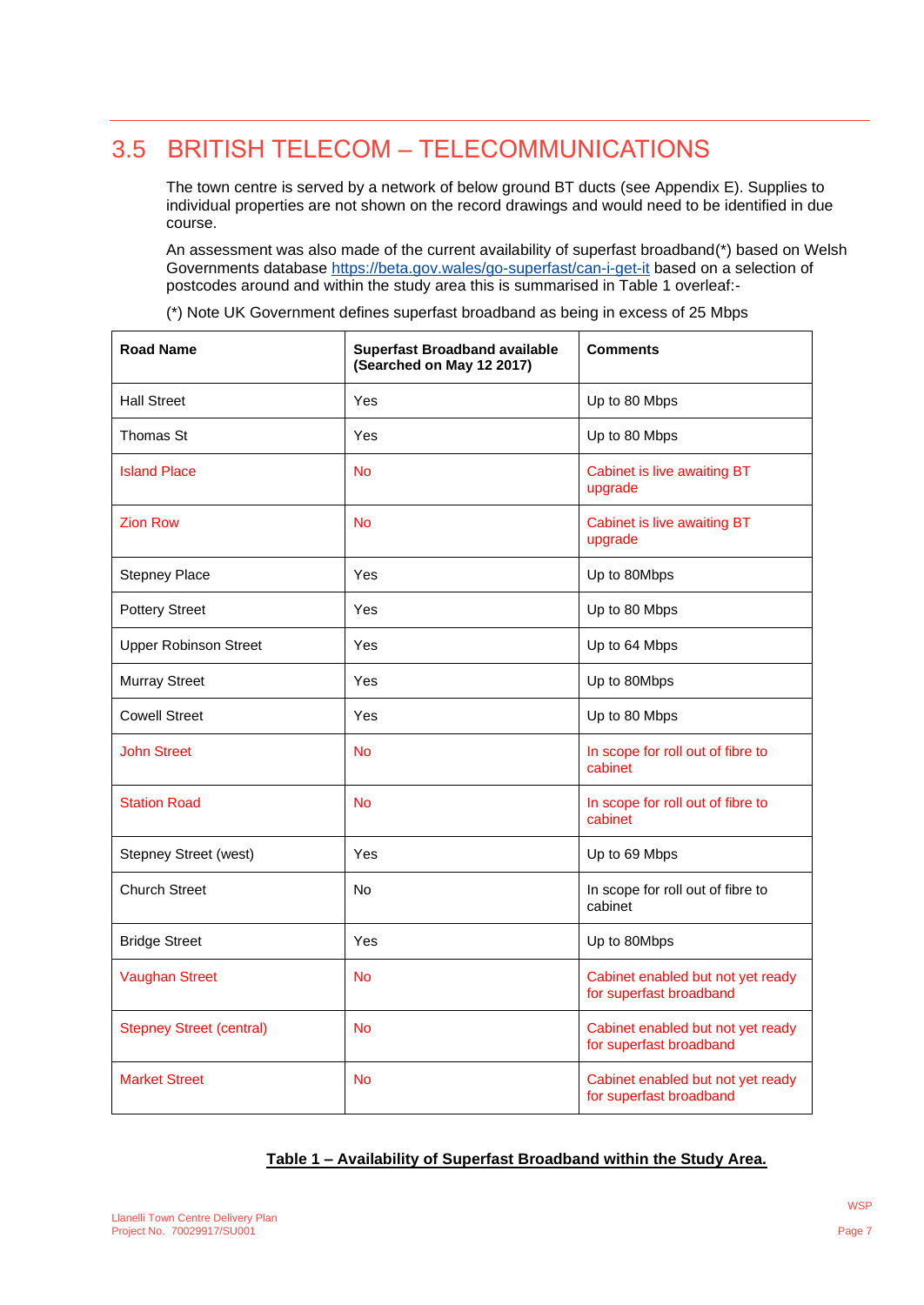### 3.6 VIRGIN MEDIA – TELECOMMUNICATIONS

<span id="page-9-0"></span>A limited area of the town centre is served by a network of below ground Virgin Media ducts (see Appendix F). Supplies to individual properties are not shown on the record drawings and would need to be identified in due course.

Virgin media ducts are limited to the following streets at the time of writing this report:-

- Station Road
- Church St
- Bridge Street
- Zion Row
- Park Street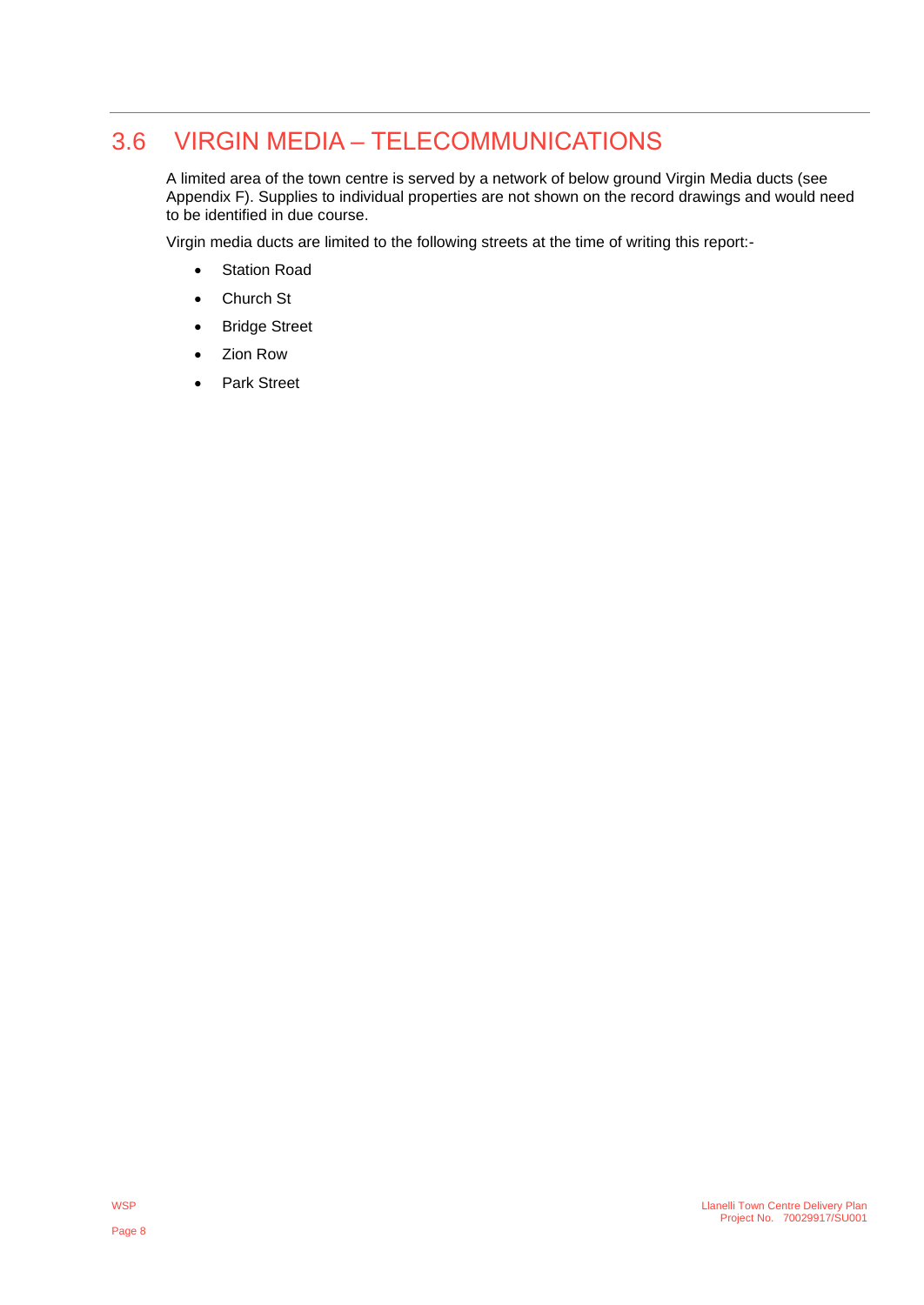# <span id="page-10-0"></span>4 CONCLUSIONS AND RECOMMENDATIONS - LDO

### <span id="page-10-1"></span>4.1 CONCLUSIONS - LDO

Following a review of the existing utilities in the study area it was found that in general the area is served by drainage, water supply, gas, electricity and communications.

There is no firm indication in relation to gas and electricity capacity in relation to the LDO. It should be noted that Western Power and Wales and West Utilities will be included on the notification list by the LPA. As such, they may (in appropriate circumstances) raise concerns and/or requirements with the LPA and / or the applicant.

### <span id="page-10-2"></span>4.2 RECOMMENDATIONS - LDO

It is recommended that the Drainage Strategy is implemented to support the delivery of the LDO where relevant. It should take the form of pre commencement conditions and the requirement for the submission of information (where required) from applicants. Reference is made to section 3.1 of this report.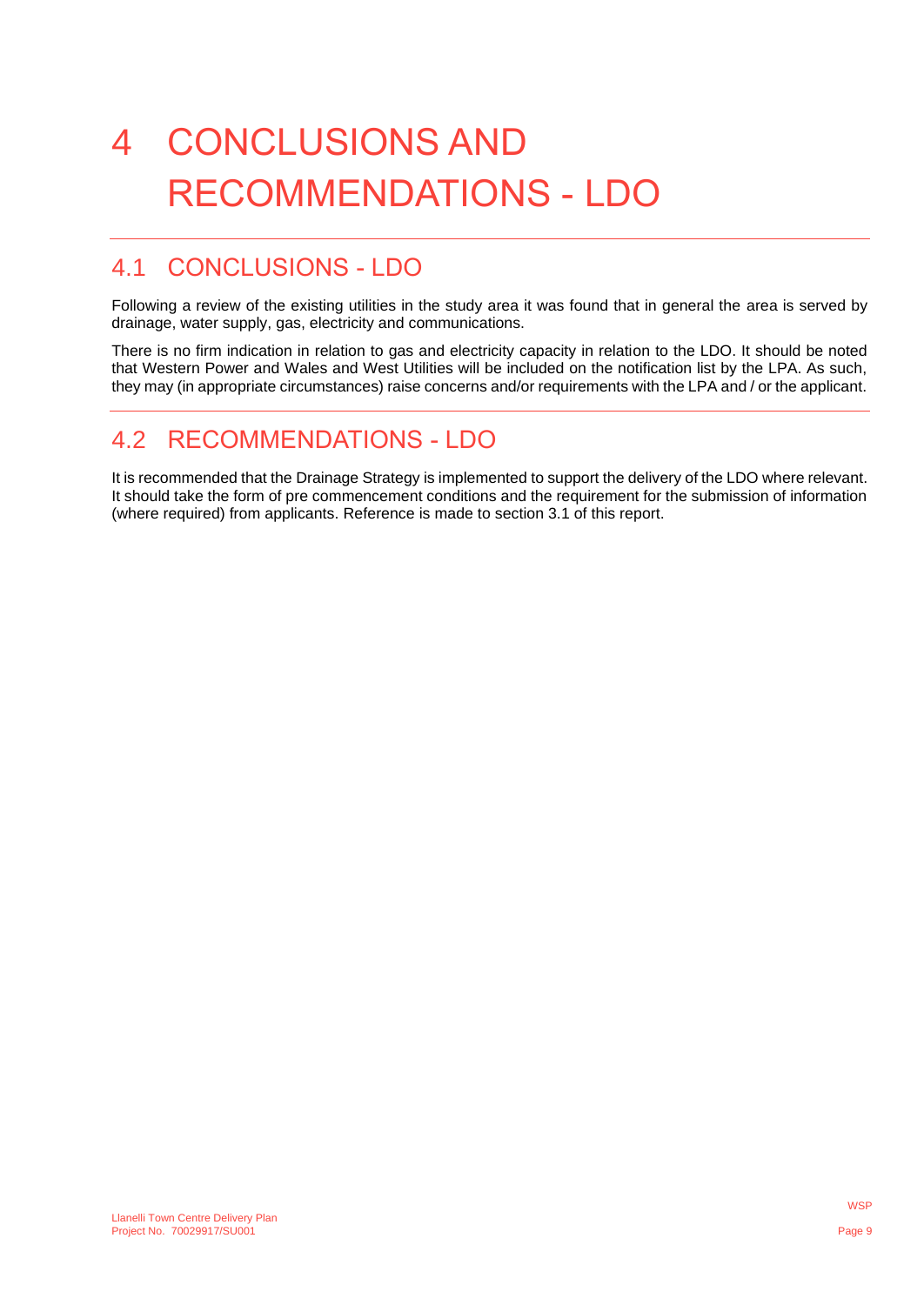## <span id="page-11-0"></span>5 LIMITATIONS

This report has been prepare based on searches made on the utility companies own data bases in May 2017.